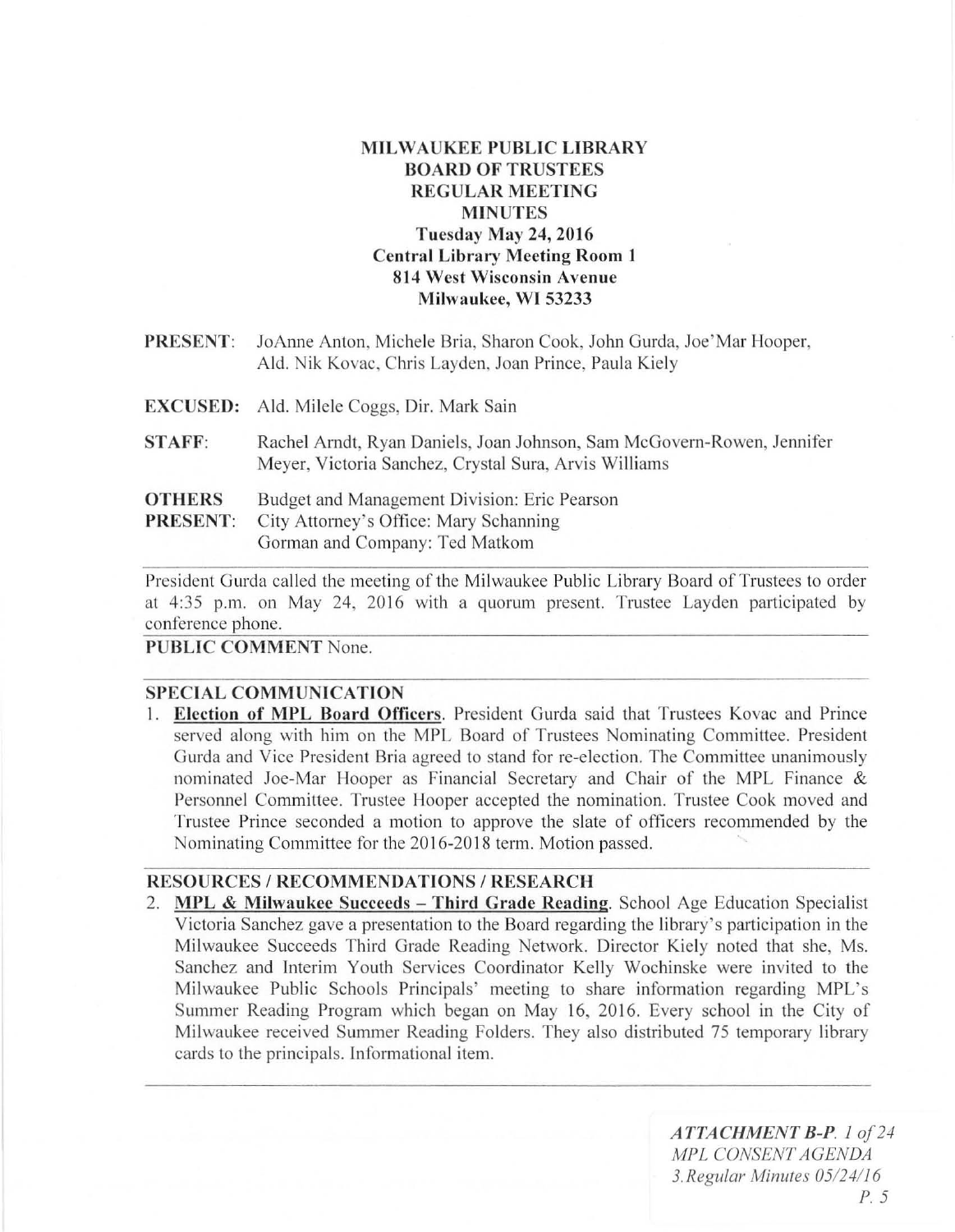### **CONSENT AGENDA**

- 3. Regular Board Meeting Minutes April 26, 2016.
- 4. Committee Reports. Nominating Committee Meeting Minutes May 12, 2016
- 5. Administrative Reports.
	- a. Personnel Actions
	- b. Financial Report
	- c. Library Director's Reports

After asking the Board if any items should be removed from the Consent Agenda presented as attachment A, page 3 of the agenda, President Gurda entertained a motion to approve. Trustee Anton moved and Trustee Hooper seconded a motion to approve the Consent Agenda. Motion passed.

#### **REPORTS**

6. **MI'L Services & Programs Committee.** Due to the lack of a quorum, the May 2, 20 16 MPL Services & Programs committee meeting was cancelled. Items brought to the full Board for approval include the permanent ban for Christopher Reliford, approval of the Bed Bug Policy, and an update of the Meeting Room Policy. The committee agenda was listed as attachment B, page 21-28 of the agenda. Referring to a memo dated April 26, 2016, on page 22 of the agenda, Director Kiely asked the Board to approve the permanent ban for Christopher Reliford from all Milwaukee Public Libraries. Trustee Cook moved and Trustee Hooper seconded a motion to approve the ban. Motion passed.

The draft Bed Bug Policy listed as attachment B on page 23 was reviewed. After a brief discussion, Trustee Prince moved and Trustee Cook seconded a motion to approve the policy. Motion passed.

An update to the Community Rooms and Conference Rooms/Meeting Spaces, Public Use of Policy was presented for consideration. A summary of the recommended changes, listed as attachment B, page 28 of the agenda was reviewed. Trustee Cook moved approval of the revision to the rooms and spaces policy. Trustee Anton seconded the motion. Motion passed.

7. **Building and Development Committee.** Chair Bria referred to the May 5, 2016 Building and Development Committee agenda and minutes, listed as attachment C, page 29 of the agenda. She summarized the minutes noting that an update to the Mitchell Street Term Sheet was sent to the Board on May 23, 2016. The Term Sheet was updated to clarify how the \$800,000 of additional equity for MPL from the tax credit transaction would be recognized. The Term Sheet, which was approved by the Common Council at their meeting on May 24, 2016, is attached at the end of these minutes. Assistant City Attorney Mary Schanning explained the transaction. Mr. Ted Matkom commented that this project is expected to get national headlines because of the library being a catalyst for market-rate development in a challenged neighborhood. Trustee Bria moved approval of the Term Sheet Library Project at 906-910 W. Mitchell Street. Trustee Cook seconded the motion. Motion passed.

The Committee will hear a report from an upcoming meeting with MPL administration and the Mill Road developer team at the June 2, 2016 meeting, and will consider options for the project.

The draft revision to the policy, Naming Milwaukee Public Libraries and Designated Areas Within Libraries, was held for more discussion. *ATTACHMENT B-P*. 2 of 24

*MPL CONSENT AGENDA*  3. *Regular Minutes 05124116*  P. 6